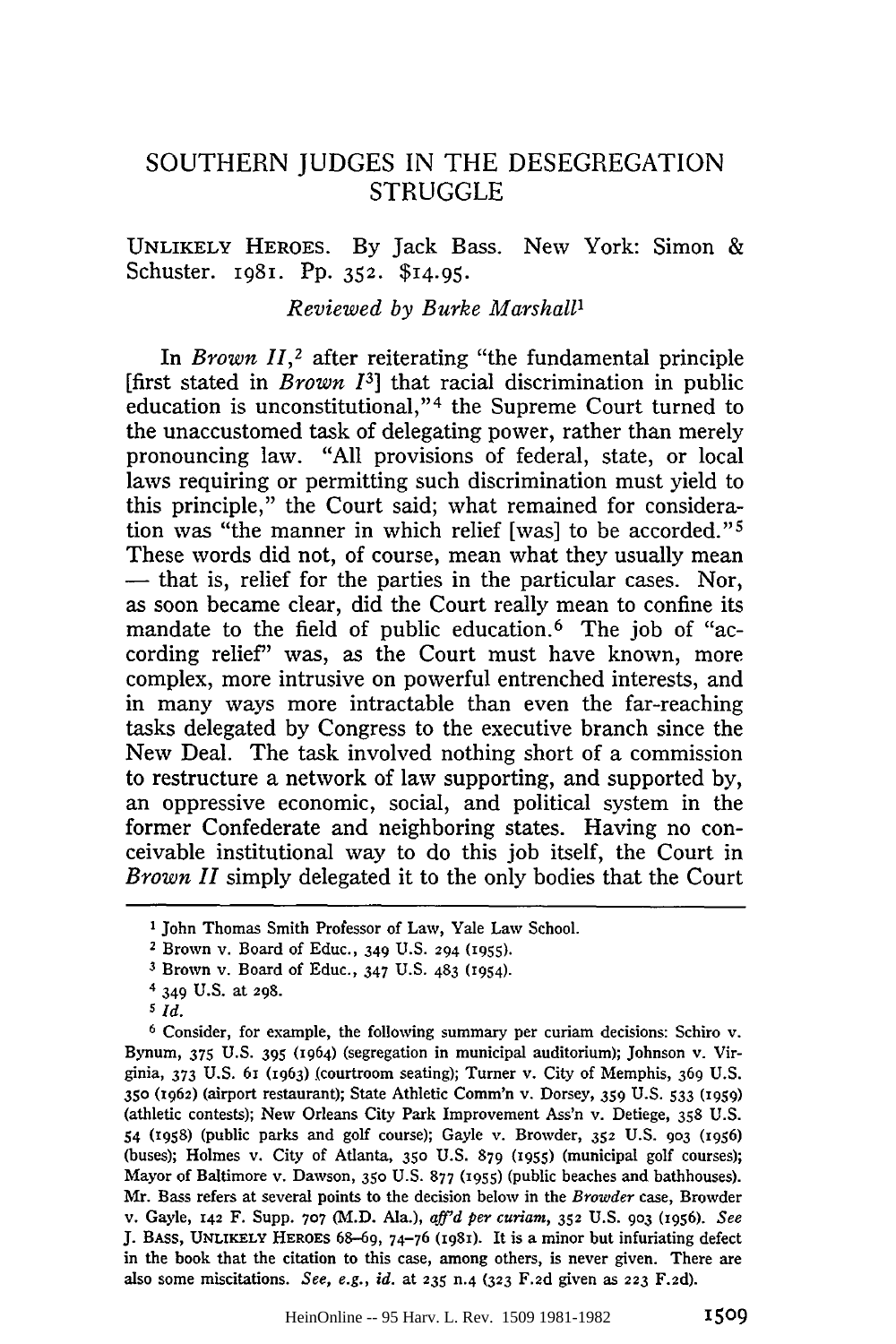could tell to do what it wanted done: the inferior federal courts in what was then the Fifth Circuit, $7$  as well as those in parts of the Fourth and Sixth Circuits.

The subject matter of Jack Bass's *Unlikely Heroes* is the impact of *Brown II* on the Court of Appeals for the Fifth Circuit. The book revolves around four court of appeals judges: John R. Brown of Texas, Richard Taylor Rives of Alabama, John Minor Wisdom of Louisiana, and Elbert P. Tuttle of Georgia, all now on senior status or retired. Two district court judges **-** Frank M. Johnson, Jr., of the Middle District of Alabama, now on the Eleventh Circuit Court of Appeals, and J. Skelly Wright of the Eastern District of Louisiana, now on the Court of Appeals for the District of Columbia Circuit **-** also figure prominently in the story.

The strength of the book comes from the fact that these are all extraordinary men, experienced and able advocates, firm-minded judges, articulate defenders of their decisions  in short, lawyers exhibiting the kind of personal integrity, courage, and vision to which all members of the profession should aspire. They did their work at a time when federal judges had orders from the Supreme Court, through *Brown II,* to implement a revolution in law that was feared and resisted by an overwhelming majority of the white population in the areas affected. The combination of unusually creative judges and the sea change in American race relations implemented initially through the federal judiciary necessarily contains the elements of drama. Mr. Bass, a Southern reporter with a longstanding interest in race relations, watched the drama unfold. In his book, we learn something, by no means too much, about each of the six men - their personal backgrounds, their views of judicial work, the personal and social indignities they endured because of their work, and their individual and collective convictions about racial justice and the social condition of their land. Mr. Bass also provides a description of what that social condition was like only a few years ago, in order to remind his readers how swiftly the revolution of law initiated by *Brown I* has proceeded.

Mr. Bass has ambitions, however, that go beyond telling the personal story of six judges at work in the midst of drama. He also undertakes a technical and analytical description of the judicial work of the Fifth Circuit under Chief Judge Tuttle. The court faced four kinds of difficulties in the *post-Brown*

**<sup>7</sup>** Pursuant to the Fifth Circuit Reorganization Act of **T98o,** Pub. L. No. 96-452, 94 Stat. 1994, Alabama, Georgia, and Florida have been separated from the old Fifth Circuit and now constitute the new Eleventh Circuit.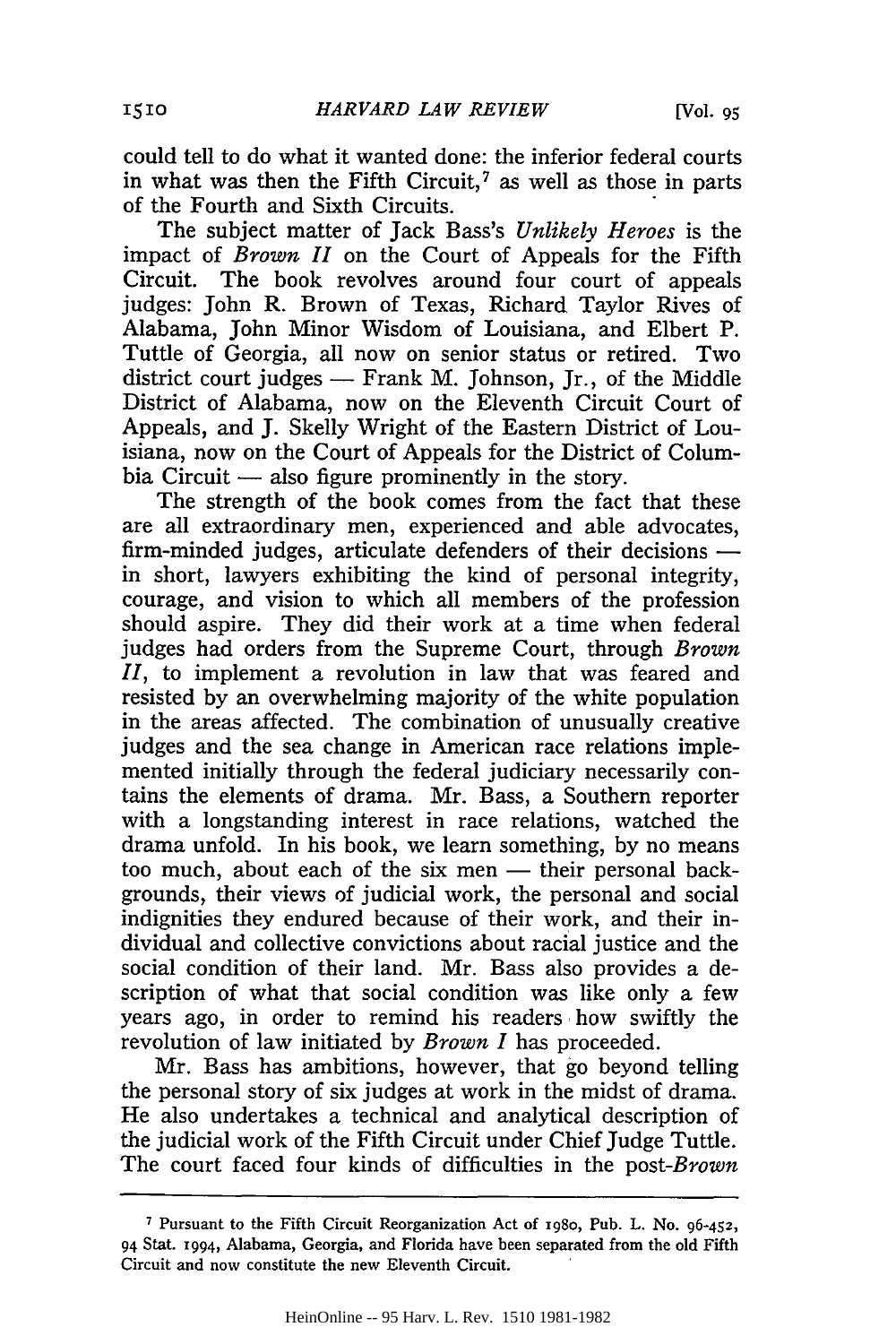era. First, it grappled  $-$  in a racial context  $-$  with the doctrinal constraints on federal control of state trial courts developed since *Douglas v. City of Jeanette.8* A second problem concerned the special difficulty of appellate control over federal district court judges who, in race cases, simply would not move the judicial business ahead in conformity with the substantive commands of the Constitution as it was construed by the Supreme Court and the Fifth Circuit.<sup>9</sup> A third, relatively unstudied part of the judicial business concerned the Fifth Circuit's internal management, a source of intense, bitter, and sometimes public disagreement among the judges of the Circuit, a disagreement that stemmed basically from differences over the speed and manner with which racial matters should be handled by the federal judiciary.<sup>10</sup> The fourth, more traditional, and therefore more easily understood and described area of judicial work was the development of doctrine through the application of *Brown I* to a variety of new contexts. **1**

Mr. Bass's book recognizes and describes, to varying degrees, each of these elements of the judicial business, but not in a way that advances the existing literature<sup>12</sup> or that subjects the work of the Fifth Circuit after the *Brown* decisions to the analysis it deserves. The author's training is in journalism, and the book's organization and style is anecdotal. What is needed, however, is legal and historical scholarship and careful contextual analysis.

The very title of the book suggests both its premise and its conclusion: that the "heroic" judges were those who in every case stood for racial justice above all else. This is clearly a supportable point of view, but it is not self-evident absent a principled view of what the role of a judge should be.<sup>13</sup> It

<sup>8</sup> **319** U.S. **157 (I943).**

**<sup>9</sup>** See, for example, the discussion of United States v. Lynd, **301** F.2d 818 (5th Cir. 1962), in **J.** BASS, *supra* note 6, at **218-220.**

*<sup>10</sup>See* J. **BASS,** *supra* note 6, at 231-47.

*<sup>11</sup> See, e.g.,* Browder v. Gayle, **142** F. Supp. **707** (M.D. Ala.) (application of *Brown I* principle to city buses), *affd per curiam,* **352** U.S. **903** (1956).

*<sup>12</sup> See, e.g.,* J. **BASS,** *supra* note 6, at 333-35 (bibliographic essay); J. PELTASON, **FIFTY-EIGHT** LONELY **MEN (196i);** F. READ **&** L. McGOUGH, LET THEM BE **JUDGED:** THE **JUDICIAL INTEGRATION OF THE DEEP SOUTH** (1978); Note, *Judicial Performance in the Fifth Circuit,* 73 YALE L.J. **9o** (1963). There are two books on judge Frank Johnson, both worth reading. *See* R. **KENNEDY, JUDGE** FRANK M. **JOHNSON,** JR. (i98o); T. YARBROUGH, **JUDGE** FRANK **JOHNSON AND HUMAN RIGHTS** IN **ALABAMA** (ig8i).

**<sup>13</sup>** Compare Robert Cover's wonderful assessment of the behavior of some judges in slavery cases. R. COVER, **JUSTICE ACCUSED: ANTISLAVERY AND THE JUDICIAL PROCESS (1975).**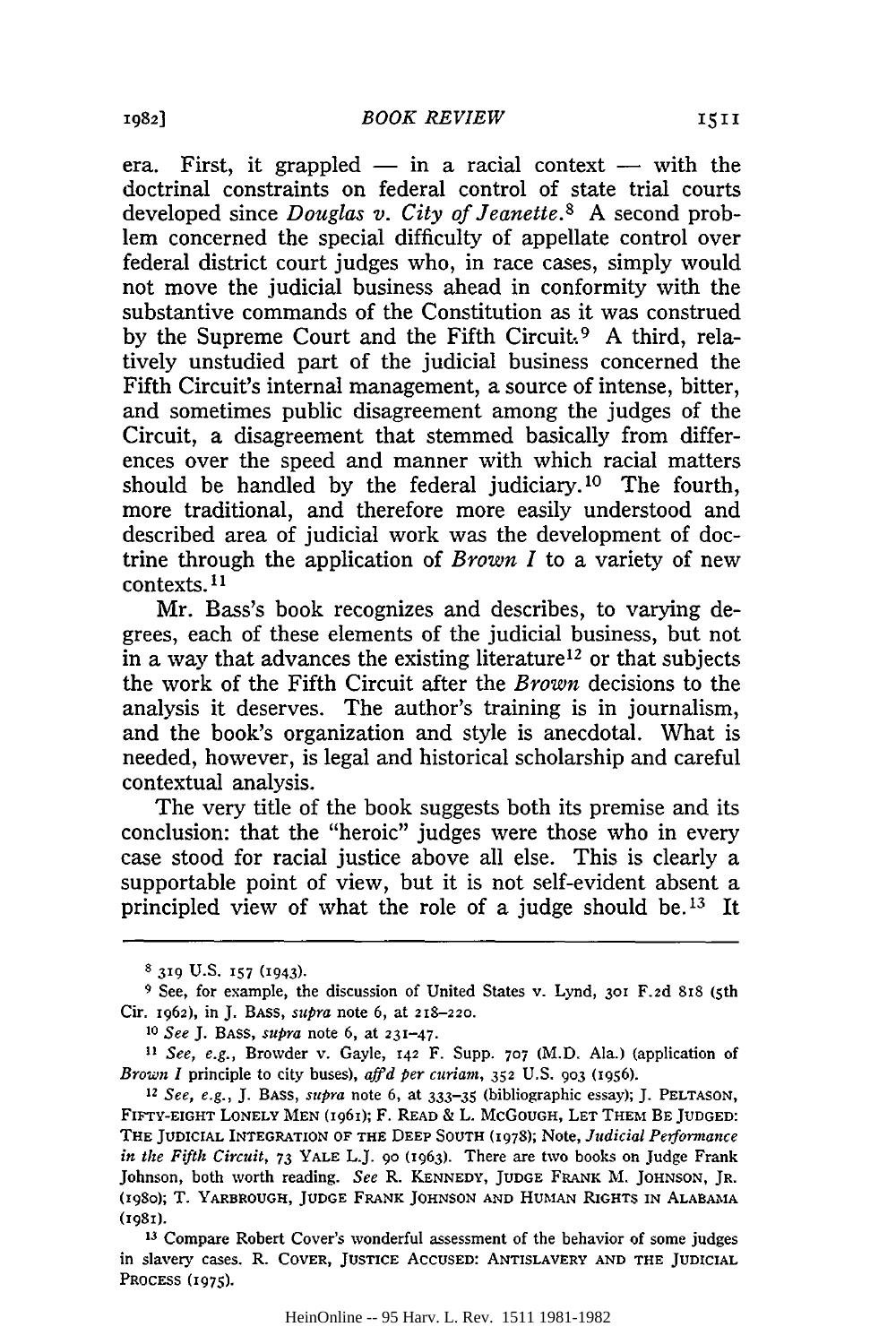assumes the answers to some hard questions: To what extent did the Fifth Circuit doctrine developed after *Brown* distort principles of federalism to achieve short-term results in a way that damaged basic postulates of the constitutional structure? Did the Fifth Circuit mechanically move equal protection doctrine beyond the dictates of *Brown* because of preconceptions about racial matters on the part of the court's majorities? Did the court of appeals in fact usurp the function of the trial courts, to the detriment of the orderly administration of justice in the Circuit? Was the membership of the panels of the Court of Appeals and of three-judge district courts manipulated administratively to ensure particular results in important race cases? Further, even if the answer to these questions is "yes," was that behavior improper for federal judges such as Judges Brown, Rives, Tuttle, and Wisdom, who knew well that some state and lower federal judges would never follow *Brown* in the manner required by the basic premises of the judicial system?

Of these questions, the one that Mr. Bass faces most directly is the charge that, in integration cases, the appellate panels and three-judge courts were, in effect, packed. 14 The charge was made by Judge Ben Cameron in a widely noted dissent to the denial of a petition for rehearing en banc in *Armstrong v. Board of Education.15* The panel in the case consisted of Judges Tuttle, Rives, and Gewin. The procedural status of the case and the majority's decision were indeed unusual. The hearing was on a motion seeking an injunction from the court of appeals, pending appeal from the district court's denial (but with a retention of jurisdiction) of an injunction against the school board. On the merits, even on a conservative view of *Brown I* the district court had been wrong in refusing relief, though its decision could not be called irrational.16 But instead of reversing and remanding, the appellate panel wrote an injunction itself and ordered the district court to enter that injunction, which was to "remain in effect until the final determination of the appeal of the above-styled case in the Court of Appeals for the Fifth Circuit on the merits, and until the further order of this Court."<sup>17</sup> The in-

<sup>14</sup>**J. BASS,** *supra* note 6, at 231-47.

<sup>&</sup>lt;sup>15</sup> 323 F.2d 333, 352 (5th Cir. 1963) (Cameron, J., dissenting).

**<sup>16</sup>**The district court held that the Birmingham pupil assignment system, which permitted assignments and transfers on pupil application, was constitutional on its face, and that there had been no showing that the school board would not apply it in a nondiscriminatory way. The court retained jurisdiction in order to deal with any complaints about discriminatory application of the system. **323** F.2d at 334-35 (Rives, **J.).** *<sup>17</sup>Id.* at 339.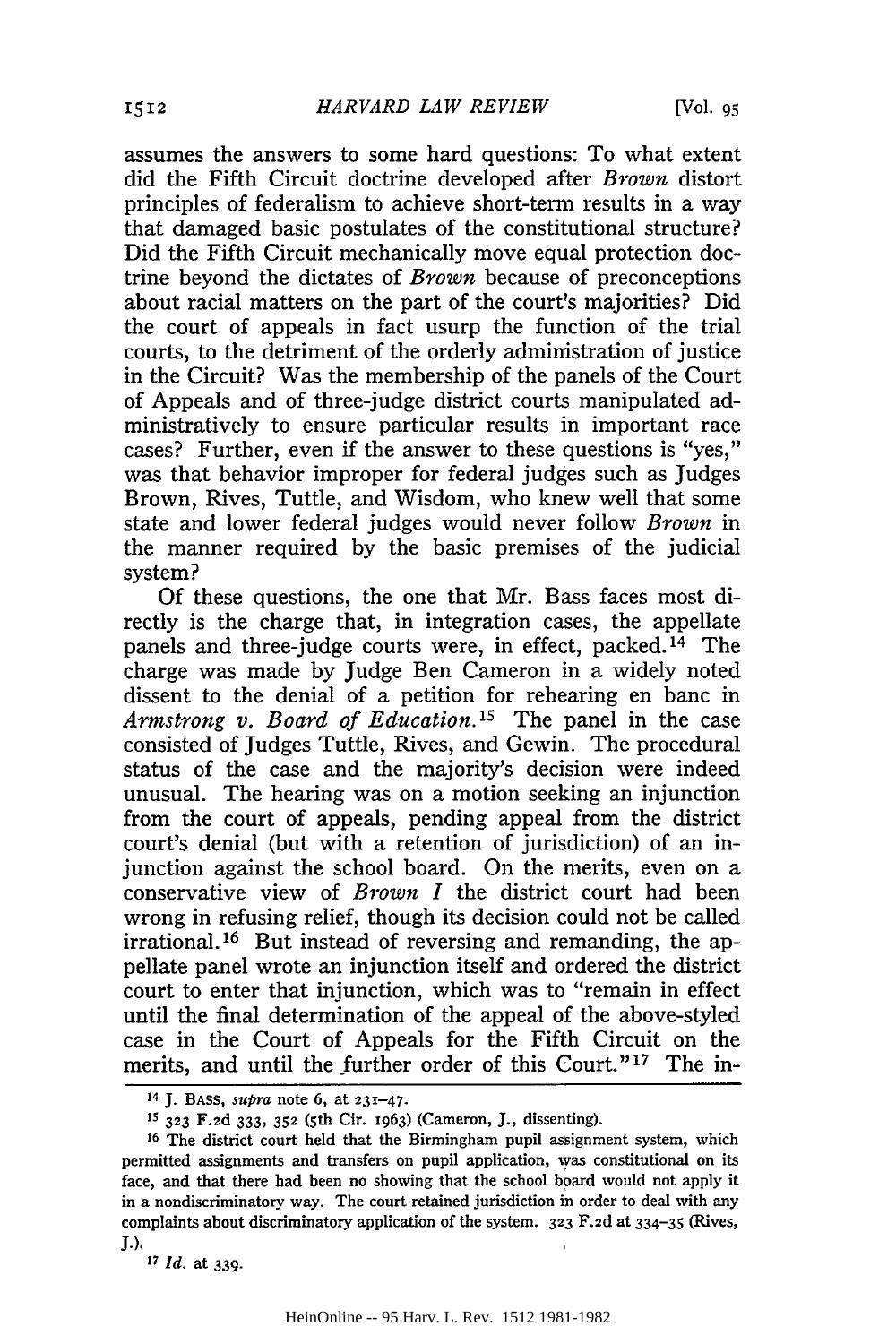junction, ordered by the appellate panel on July 22, 1963, required the school board to file by August i9, 1963, a plan providing for full desegregation of the school system that September. It was not a decision "on the merits" only in the technical sense that it was ordered in a decision on a petition for an appellate injunction pending appeal, rather than on an appeal as such.

The dissent by Judge Gewin attacked the procedure followed by the majority, as well as the majority's abrupt disagreement  $-$  before any hearing on the appeal as such  $-$  with the district court's disposition below. **18** Judge Gewin requested that the Fifth Circuit rehear the case en banc "because of the extraordinary relief granted which conditions the merits of the case before an examination of the record by the court, the hurried and emergency action taken by the court, [and] the unique procedure involved."<sup>19</sup> A majority of the full court voted against an en banc hearing, with Judge Gewin noting his dissent and Judge Cameron entering a dissent attacking in full the "unorthodox procedures" followed by the Fifth Circuit in cases involving racial problems. 20 That dissent discussed in detail the emerging dispute in the court concerning the handling of integration problems. Procedures were indeed used that seem "unorthodox," in the sense that they would not have been used in cases that did not involve the double urgency of time and informed doubt about the will of district judges to protect rights that would be lost through delay. Judge Cameron's dissent listed twenty-five such cases decided in the previous two years, and pointed out that in twenty-two of them the majority of the panel was some combination of what he called "The Four" - Judges Brown, Rives, Tuttle, and Wis $dom<sup>21</sup>$  He also pointed out that he himself — the circuit judge from Mississippi  $-$  had not been assigned to any of the three-judge district court cases in Mississippi during that period. <sup>22</sup>

22 On any view of the matter, Judge Cameron's own bizarre judicial behavior in connection with the efforts of James Meredith to be admitted to the University of Mississippi disqualified him from sitting on such cases. A three-judge panel of the Fifth Circuit had ordered District Judge Sidney Mize to issue an injunction ordering Meredith's admission to the University. Judge Cameron then took the unprecedented step of issuing a series of four stays suspending the panel's order, although Cameron

**Is** *Id.* at **339** (Gewin, J., dissenting).

**<sup>19</sup>***Id.* at **352.**

*<sup>20</sup> Id.* at 353 (Cameron, J., dissenting).

<sup>21</sup>*Id.* at 358. In an addendum to his list, judge Cameron added four cases. The panels consisted of three of "The Four" in one case, two of "The Four" plus another judge in two cases, and one of "The Four" plus Judges Jones and Bell in the fourth case. *Id.* at **360-61.**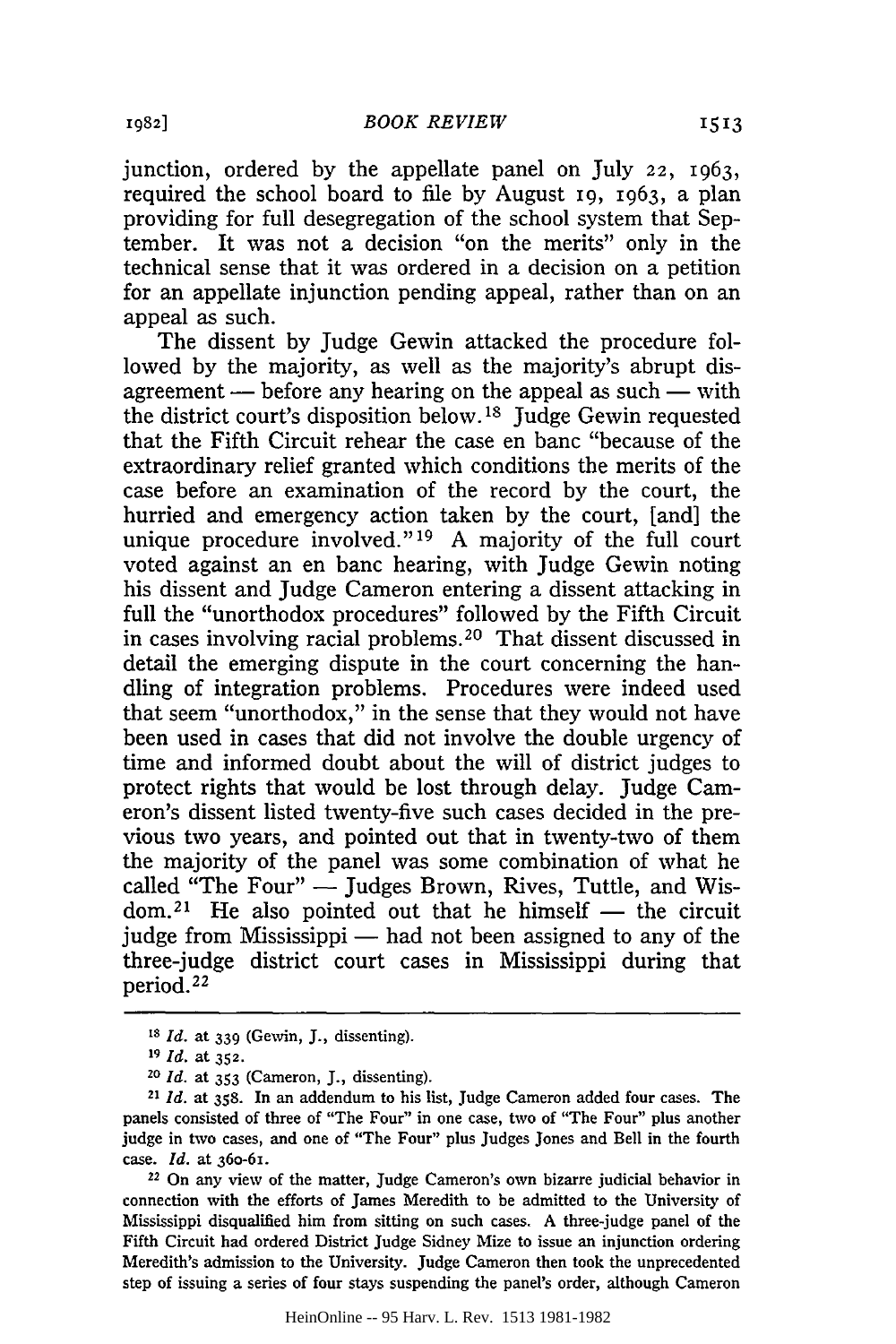Mr. Bass's approach to this judicial squabble illustrates the shortcomings of his book. He treats the matter as if the primary question were whether the assignment pattern suggested by Judge Cameron's statistics invariably led to judicial stretching in favor of civil rights plaintiffs. 23 On that premise, he analyzes the results in the cases and refutes the charge. Five of the cases were actually decided against the plaintiff; another five dealt with clearly settled issues; and fifteen involved special factors (p. 244). Accordingly, Mr. Bass concludes, "[t]he case-by-case analysis discloses that the innuendo Cameron's statistics raised in regard to [Chief Judge] Tuttle's character was totally without foundation" (p. 245).

The interesting question, however, and the one Cameron was really raising, was not whether the packing affected the outcome of important desegregation cases, but whether it was proper judicial conduct.<sup>24</sup> An answer requires coherent conceptions of proper judicial conduct and of evenhanded justice. The members of the court disagreed about the extent to which special judicial efforts were justified to prevent the atrophy of civil rights through delay  $-$  delay caused by intransigent district judges in some cases, but also delay stemming from the demands of federalism and the normal pace of litigation. These are matters over which conscientious lawyers, scholars, and judges may disagree, and there is no necessary consensus that it is an appropriate exercise of judicial power to resolve them through techniques of court administration, if, as the statistics suggested, that was being done. A more careful and thoughtful book would have discussed these considerations and assessed the value of strict adherence to federalist doctrines and of other sources of delay in themselves.

The book has one other limitation that should be mentioned. It treats as heroes, as they were in a way, six white men who happened to be federal judges in the South during the period before the passage of the Civil Rights Act of 1964 and the Voting Rights Act of 1965. The role of these men in the desegregation struggle is the subject matter of the book.

himself had not sat on the case. The logjam was finally broken when Supreme Court Justice Black ordered that the judgment of the court of appeals be obeyed (pp. **i79- 82).**

**<sup>23</sup>**Mr. Bass also shows that, for a variety of reasons, the statistics exaggerate the extent of packing that actually occurred **(pp. 240-41).** He points out, however, that Cameron's statistics "retained a disturbing appearance" (p. **24X).**

**<sup>24</sup>**Mr. Bass does quote Griffin Bell, then a Fifth Circuit judge, to the effect that assignment manipulations generated the appearance of unfairness **(pp.** 246-47), but Bass offers no analysis or assessment of the problem.